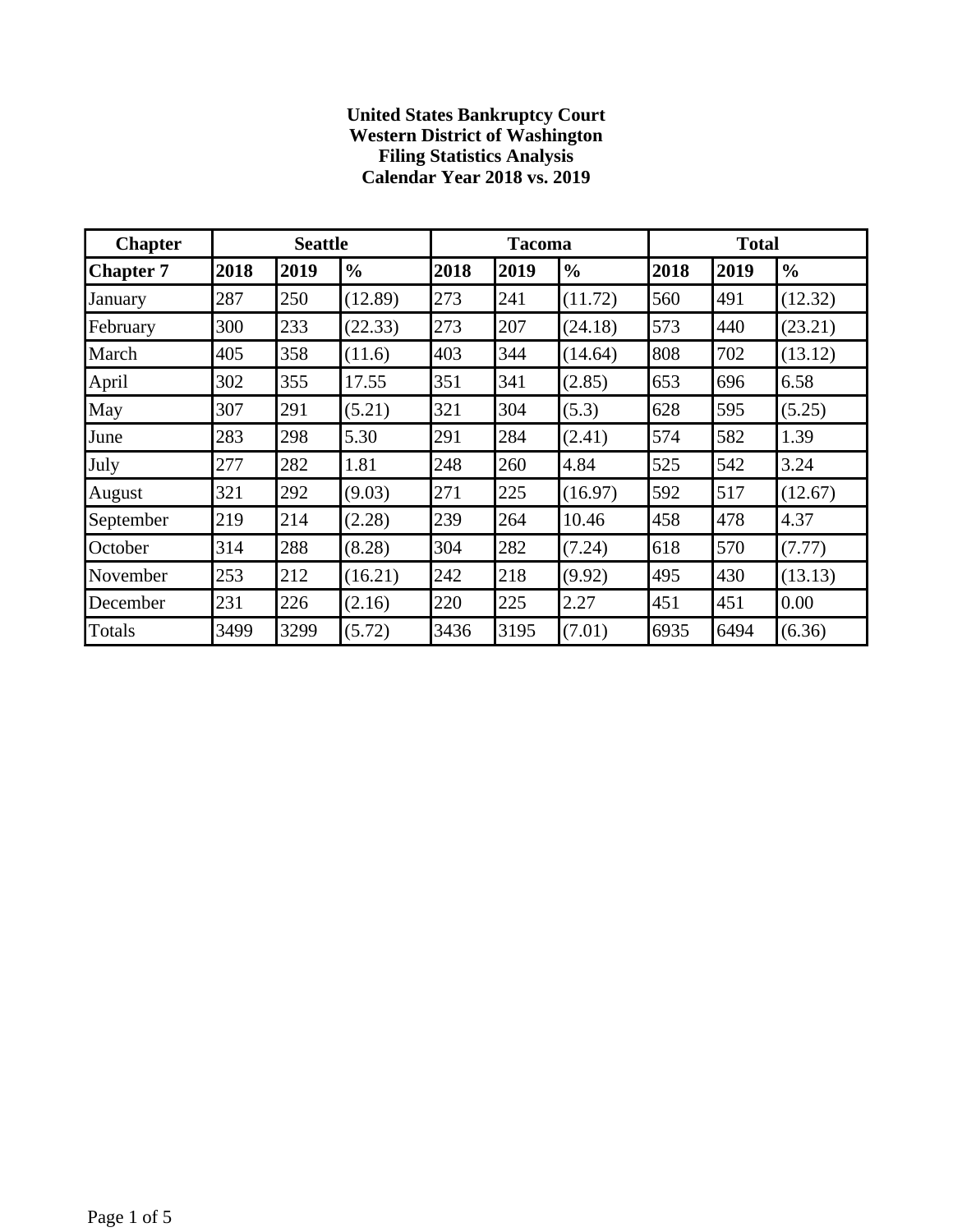| <b>Chapter</b>    | <b>Seattle</b> |                  |               |                  | <b>Tacoma</b>    |                  |                  |                |                  | <b>Total</b>     |                  |               |                  |  |
|-------------------|----------------|------------------|---------------|------------------|------------------|------------------|------------------|----------------|------------------|------------------|------------------|---------------|------------------|--|
| <b>Chapter 9</b>  | 2018           |                  | 2019          | $\frac{0}{0}$    | 2018             |                  | 2019             |                | $\frac{0}{0}$    | 2018             | 2019             |               | $\frac{0}{0}$    |  |
| January           | 0              | $\boldsymbol{0}$ |               | $\boldsymbol{0}$ | $\overline{0}$   |                  | $\boldsymbol{0}$ |                | $\boldsymbol{0}$ | $\boldsymbol{0}$ | $\boldsymbol{0}$ |               | $\overline{0}$   |  |
| February          | $\overline{0}$ | $\overline{0}$   |               | $\overline{0}$   | $\overline{0}$   |                  | $\overline{0}$   |                | $\boldsymbol{0}$ | $\overline{0}$   | $\overline{0}$   |               | $\overline{0}$   |  |
| March             | $\overline{0}$ | $\overline{0}$   |               | $\boldsymbol{0}$ | $\overline{0}$   |                  | $\boldsymbol{0}$ |                | $\boldsymbol{0}$ | $\overline{0}$   | $\overline{0}$   |               | $\overline{0}$   |  |
| April             | $\overline{0}$ | $\overline{0}$   |               | $\boldsymbol{0}$ | $\overline{0}$   |                  | $\overline{0}$   |                | $\boldsymbol{0}$ | $\overline{0}$   | $\overline{0}$   |               | $\boldsymbol{0}$ |  |
| May               | $\overline{0}$ | $\boldsymbol{0}$ |               | $\boldsymbol{0}$ | $\boldsymbol{0}$ |                  | $\overline{0}$   |                | $\boldsymbol{0}$ | $\boldsymbol{0}$ | $\boldsymbol{0}$ |               | $\boldsymbol{0}$ |  |
| June              | $\overline{0}$ | $\overline{0}$   |               | $\boldsymbol{0}$ | $\overline{0}$   |                  | $\overline{0}$   |                | $\overline{0}$   | $\overline{0}$   | $\overline{0}$   |               | $\overline{0}$   |  |
| July              | $\overline{0}$ | $\overline{0}$   |               | $\boldsymbol{0}$ | $\overline{0}$   |                  | $\overline{0}$   |                | $\boldsymbol{0}$ | $\overline{0}$   | $\overline{0}$   |               | $\boldsymbol{0}$ |  |
| August            | $\overline{0}$ | $\overline{0}$   |               | $\boldsymbol{0}$ | $\overline{0}$   |                  | $\overline{0}$   |                | $\overline{0}$   | $\overline{0}$   | $\boldsymbol{0}$ |               | $\overline{0}$   |  |
| September         | $\overline{0}$ | $\overline{0}$   |               | $\boldsymbol{0}$ | $\mathbf{0}$     |                  | $\overline{0}$   |                | $\boldsymbol{0}$ | $\boldsymbol{0}$ | $\boldsymbol{0}$ |               | $\overline{0}$   |  |
| October           | $\overline{0}$ | $\overline{0}$   |               | $\boldsymbol{0}$ | $\overline{0}$   |                  | $\overline{0}$   |                | $\boldsymbol{0}$ | $\overline{0}$   | $\overline{0}$   |               | $\overline{0}$   |  |
| November          | $\overline{0}$ | $\overline{0}$   |               | $\boldsymbol{0}$ | $\overline{0}$   |                  | $\overline{0}$   |                | $\boldsymbol{0}$ | $\overline{0}$   | $\boldsymbol{0}$ |               | $\overline{0}$   |  |
| December          | $\overline{0}$ | $\overline{0}$   |               | $\boldsymbol{0}$ | $\overline{0}$   |                  | $\overline{0}$   |                | $\overline{0}$   | $\overline{0}$   | $\boldsymbol{0}$ |               | $\boldsymbol{0}$ |  |
| Totals            | $\overline{0}$ | $\overline{0}$   |               | $\boldsymbol{0}$ | $\overline{0}$   |                  | $\overline{0}$   |                | $\boldsymbol{0}$ | $\boldsymbol{0}$ | $\boldsymbol{0}$ |               | $\overline{0}$   |  |
|                   |                |                  |               |                  |                  |                  |                  |                |                  |                  |                  |               |                  |  |
| <b>Chapter</b>    |                | <b>Seattle</b>   |               |                  |                  | <b>Tacoma</b>    |                  |                |                  |                  | <b>Total</b>     |               |                  |  |
| <b>Chapter 11</b> | 2018           | 2019             | $\frac{0}{0}$ |                  | 2018             | 2019             |                  | $\frac{0}{0}$  |                  | 2018             | 2019             | $\frac{0}{0}$ |                  |  |
| January           | 5              | $\overline{4}$   | (20)          |                  | $\boldsymbol{0}$ | $\mathbf{1}$     |                  | 100            |                  | 5                | 5                | 0.00          |                  |  |
| February          | $\overline{4}$ | $\overline{4}$   | 0.00          |                  | 3                | $\mathbf{1}$     |                  | (66.67)        |                  | 7                | 5                | (28.57)       |                  |  |
| March             | 3              | $\overline{2}$   | (33.33)       |                  | $\mathbf{1}$     | $\mathbf{1}$     |                  | 0.00           |                  | $\overline{4}$   | 3                | (25)          |                  |  |
| April             | $\mathbf{1}$   | $\overline{3}$   | 200.00        |                  | 3                | $\boldsymbol{0}$ |                  | (100)          |                  | $\overline{4}$   | 3                | (25)          |                  |  |
| May               | $\overline{7}$ | $\overline{2}$   | (71.43)       |                  | $\boldsymbol{0}$ | $\boldsymbol{0}$ |                  | $\overline{0}$ |                  | 7                | $\overline{c}$   | (71.43)       |                  |  |
| June              | $\overline{c}$ | $\overline{4}$   | 100.00        |                  | $\mathbf{1}$     | $\boldsymbol{0}$ |                  | (100)          |                  | 3                | $\overline{4}$   | 33.33         |                  |  |
| July              | $\overline{c}$ | 8                | 300.00        |                  | $\boldsymbol{0}$ | $\overline{c}$   |                  | 200            |                  | $\overline{c}$   | 10               | 400.00        |                  |  |
| August            | 5              | $\overline{3}$   | (40)          |                  | $\overline{0}$   | 3                |                  | 300            |                  | 5                | $\overline{6}$   | 20.00         |                  |  |
| September         | 11             | 9                | (18.18)       |                  | $\mathbf{1}$     | $\boldsymbol{0}$ |                  | (100)          |                  | 12               | 9                | (25)          |                  |  |
| October           | 3              | 6                | 100.00        |                  | $\boldsymbol{0}$ | $\mathbf{1}$     |                  | 100            |                  | 3                | $\overline{7}$   | 133.33        |                  |  |
| November          | 8              | $\overline{7}$   | (12.5)        |                  | $\mathbf{1}$     | 23               |                  | 2200.00        |                  | 9                | 30               | 233.33        |                  |  |
| December          | 3              | 3                | 0.00          |                  | $\boldsymbol{0}$ | 3                |                  | 300            |                  | $\overline{3}$   | 6                | 100.00        |                  |  |
| Totals            | 54             | 55               | 1.85          |                  | 10               | 35               |                  | 250.00         |                  | 64               | 90               | 40.63         |                  |  |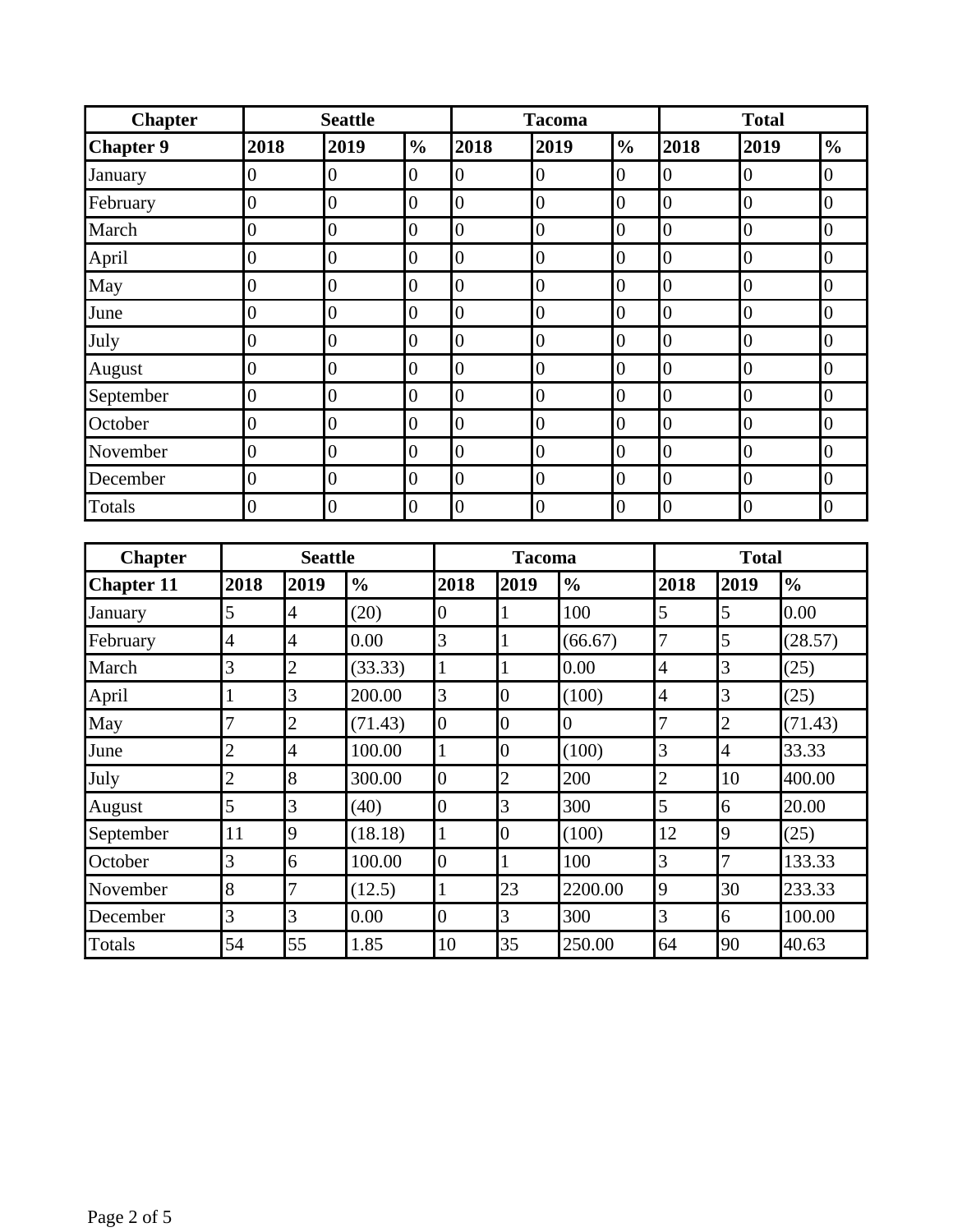| <b>Chapter</b>    |                  | <b>Seattle</b> |                |               |                  |      | <b>Tacoma</b>    |      |                |               |                  | <b>Total</b>   |     |                  |               |                  |
|-------------------|------------------|----------------|----------------|---------------|------------------|------|------------------|------|----------------|---------------|------------------|----------------|-----|------------------|---------------|------------------|
| <b>Chapter 12</b> | 2018             |                | 2019           |               | $\frac{0}{0}$    |      | 2018             |      | 2019           |               | $\frac{0}{0}$    | 2018           |     | 2019             |               | $\frac{0}{0}$    |
| January           | 0                |                | $\overline{0}$ |               | $\overline{0}$   |      | $\overline{0}$   |      | $\overline{0}$ |               | $\overline{0}$   | $\overline{0}$ |     | $\overline{0}$   |               | $\overline{0}$   |
| February          | $\boldsymbol{0}$ |                | $\overline{0}$ |               | $\boldsymbol{0}$ |      | $\boldsymbol{0}$ |      | $\overline{0}$ |               | $\boldsymbol{0}$ | $\overline{0}$ |     | $\overline{0}$   |               | $\boldsymbol{0}$ |
| March             | $\overline{0}$   |                | $\overline{0}$ |               | $\overline{0}$   |      | $\boldsymbol{0}$ |      | $\overline{0}$ |               | $\overline{0}$   | $\overline{0}$ |     | $\boldsymbol{0}$ |               | $\overline{0}$   |
| April             | $\overline{0}$   |                | $\overline{0}$ |               | $\overline{0}$   |      | $\boldsymbol{0}$ |      | $\mathbf{1}$   |               | 100              | $\overline{0}$ |     | $\mathbf{1}$     |               | 100              |
| May               | $\overline{0}$   |                | $\overline{0}$ |               | $\overline{0}$   |      | $\boldsymbol{0}$ |      | $\overline{0}$ |               | $\boldsymbol{0}$ | $\overline{0}$ |     | $\overline{0}$   |               | $\overline{0}$   |
| June              | $\overline{0}$   |                | $\overline{0}$ |               | $\overline{0}$   |      | $\overline{0}$   |      | $\overline{0}$ |               | $\boldsymbol{0}$ | $\overline{0}$ |     | $\overline{0}$   |               | $\overline{0}$   |
| July              | $\overline{0}$   |                | $\overline{0}$ |               | $\overline{0}$   |      | $\boldsymbol{0}$ |      | $\overline{0}$ |               | $\boldsymbol{0}$ | $\overline{0}$ |     | $\overline{0}$   |               | $\overline{0}$   |
| August            | $\overline{0}$   |                | $\overline{0}$ |               | $\overline{0}$   |      | $\overline{0}$   |      | $\overline{0}$ |               | $\overline{0}$   | $\overline{0}$ |     | $\overline{0}$   |               | $\overline{0}$   |
| September         | $\overline{0}$   |                | $\mathbf{1}$   |               | 100              |      | $\boldsymbol{0}$ |      | $\overline{0}$ |               | $\boldsymbol{0}$ | $\overline{0}$ |     | $\mathbf{1}$     |               | 100              |
| October           | $\overline{0}$   |                | $\overline{0}$ |               | $\overline{0}$   |      | $\overline{0}$   |      | $\overline{0}$ |               | $\boldsymbol{0}$ | $\overline{0}$ |     | $\overline{0}$   |               | $\overline{0}$   |
| November          | $\overline{0}$   |                | $\mathbf{1}$   |               | 100              |      | $\overline{0}$   |      | $\overline{0}$ |               | $\boldsymbol{0}$ | $\overline{0}$ |     | $\mathbf{1}$     |               | 100              |
| December          | $\overline{0}$   |                | $\overline{0}$ |               | $\overline{0}$   |      | $\overline{0}$   |      | $\overline{0}$ |               | $\overline{0}$   | $\overline{0}$ |     | $\overline{0}$   |               | $\overline{0}$   |
| <b>Totals</b>     | $\overline{0}$   |                | $\overline{2}$ |               | 200              |      | $\overline{0}$   |      | 1              |               | 100              | $\overline{0}$ |     | 3                |               | 300              |
|                   |                  |                |                |               |                  |      |                  |      |                |               |                  |                |     |                  |               |                  |
| <b>Chapter</b>    |                  |                | <b>Seattle</b> |               |                  |      | <b>Tacoma</b>    |      |                |               |                  | <b>Total</b>   |     |                  |               |                  |
| <b>Chapter 13</b> | 2018             | 2019           |                | $\frac{0}{0}$ |                  | 2018 |                  | 2019 |                | $\frac{0}{0}$ |                  | 2018           |     | 2019             | $\frac{0}{0}$ |                  |
| January           | 149              | 131            |                | (12.08)       |                  | 90   |                  | 94   |                | 4.44          |                  | 239            |     | 225              | (5.86)        |                  |
| February          | 109              | 99             |                | (9.17)        |                  | 86   |                  | 86   |                | 0.00          |                  | 195            |     | 185              | (5.13)        |                  |
| March             | 155              | 148            |                | (4.52)        |                  | 112  |                  | 102  |                | (8.93)        |                  | 267            |     | 250              | (6.37)        |                  |
| April             | 140              | 128            |                | (8.57)        |                  | 74   |                  | 87   |                | 17.57         |                  | 214            |     | 215              | 0.47          |                  |
| May               | 143              | 159            |                | 11.19         |                  | 105  |                  | 114  |                | 8.57          |                  | 248            |     | 273              | 10.08         |                  |
| June              | 138              | 113            |                | (18.12)       |                  | 83   |                  | 98   |                | 18.07         |                  | 221            | 211 |                  | (4.52)        |                  |
| July              | 128              | 128            |                | 0.00          |                  | 90   |                  | 80   |                | (11.11)       |                  | 218            |     | 208              | (4.59)        |                  |
| August            | 158              | 119            |                | (24.68)       |                  | 99   |                  | 102  |                | 3.03          |                  | 257            |     | 221              |               | (14.01)          |
| September         | 108              | 129            |                | 19.44         |                  | 107  |                  | 79   |                | (26.17)       |                  | 215            |     | 208              | (3.26)        |                  |
| October           | 164              | 155            |                | (5.49)        |                  | 102  |                  | 96   |                | (5.88)        |                  | 266            |     | 251              | (5.64)        |                  |
| November          | 107              | 118            |                | 10.28         |                  | 103  |                  | 87   |                | (15.53)       |                  | 210            |     | 205              | (2.38)        |                  |
| December          | 119              | 128            |                | 7.56          |                  | 90   |                  | 65   |                | (27.78)       |                  | 209            |     | 193              | (7.66)        |                  |
| Totals            | 1618             | 1555           |                | (3.89)        |                  | 1141 |                  | 1090 |                | (4.47)        |                  | 2759           |     | 2645             | (4.13)        |                  |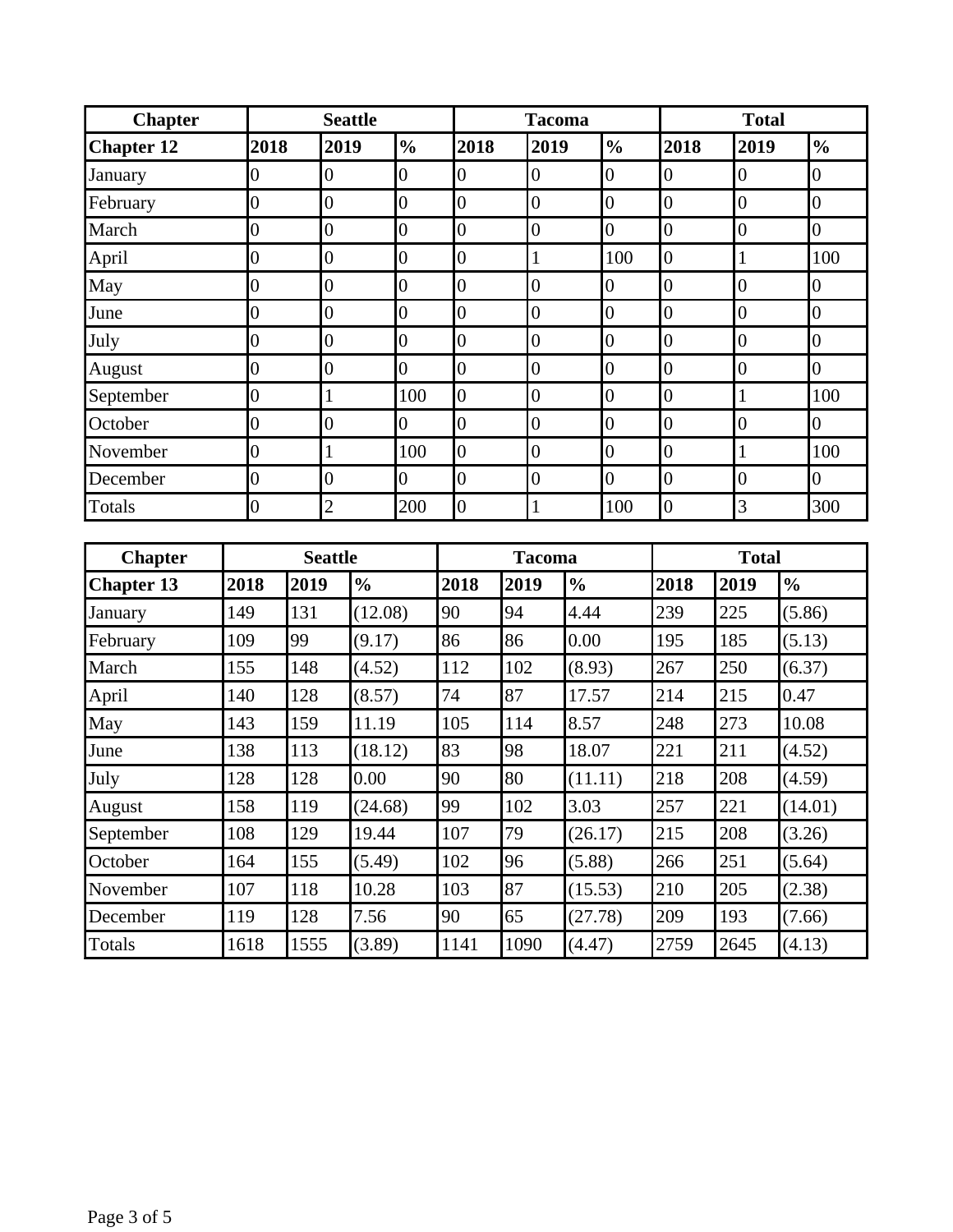| <b>Chapter</b>    |                  | <b>Seattle</b> |                |                  | <b>Tacoma</b>    |                | <b>Total</b>     |                  |                  |
|-------------------|------------------|----------------|----------------|------------------|------------------|----------------|------------------|------------------|------------------|
| <b>Chapter 15</b> | 2018             | 2019           | $\frac{6}{6}$  | 2018             | 2019             | $\frac{0}{0}$  | 2018             | 2019             | $\frac{0}{0}$    |
| January           | $\overline{0}$   | $\overline{0}$ | $\overline{0}$ | $\overline{0}$   | $\overline{0}$   | $\overline{0}$ | $\boldsymbol{0}$ | $\overline{0}$   | $\overline{0}$   |
| February          | $\boldsymbol{0}$ | $\overline{0}$ | $\overline{0}$ | $\overline{0}$   | $\overline{0}$   | $\overline{0}$ | $\overline{0}$   | $\overline{0}$   | $\overline{0}$   |
| March             | $\overline{0}$   | $\overline{0}$ | $\overline{0}$ | $\boldsymbol{0}$ | $\overline{0}$   | $\overline{0}$ | $\overline{0}$   | $\overline{0}$   | $\overline{0}$   |
| April             | $\overline{0}$   | $\overline{0}$ | $\overline{0}$ | $\boldsymbol{0}$ | $\boldsymbol{0}$ | 0              | 0                | $\boldsymbol{0}$ | $\boldsymbol{0}$ |
| May               | $\overline{0}$   | $\overline{0}$ | $\overline{0}$ | $\overline{0}$   | $\overline{0}$   | $\overline{0}$ | $\overline{0}$   | $\overline{0}$   | $\overline{0}$   |
| June              | $\overline{0}$   | $\overline{0}$ | $\overline{0}$ | $\overline{0}$   | $\overline{0}$   | $\overline{0}$ | 0                | $\overline{0}$   | $\overline{0}$   |
| July              | $\overline{0}$   | $\overline{0}$ | $\overline{0}$ | $\overline{0}$   | $\overline{0}$   | $\overline{0}$ | $\overline{0}$   | $\overline{0}$   | $\overline{0}$   |
| August            | $\overline{0}$   | $\overline{0}$ | $\overline{0}$ | $\overline{0}$   | 0                | $\overline{0}$ | $\overline{0}$   | $\overline{0}$   | 0                |
| September         | $\overline{0}$   | $\overline{0}$ | $\overline{0}$ | $\overline{0}$   | $\overline{0}$   | $\overline{0}$ | $\overline{0}$   | $\overline{0}$   | $\overline{0}$   |
| October           | $\overline{0}$   | $\overline{0}$ | $\overline{0}$ | $\overline{0}$   | $\boldsymbol{0}$ | $\overline{0}$ | $\overline{0}$   | $\overline{0}$   | $\overline{0}$   |
| November          | $\overline{0}$   | $\overline{0}$ | $\overline{0}$ | $\overline{0}$   | $\overline{0}$   | $\overline{0}$ | $\overline{0}$   | $\overline{0}$   | $\overline{0}$   |
| December          | $\overline{0}$   | $\overline{0}$ | $\overline{0}$ | $\overline{0}$   | $\overline{0}$   | $\overline{0}$ | 0                | $\overline{0}$   | $\overline{0}$   |
| Totals            | 0                | $\overline{0}$ | $\overline{0}$ | $\overline{0}$   | $\overline{0}$   | $\overline{0}$ | 0                | $\overline{0}$   | $\overline{0}$   |

| <b>Chapter</b>   | <b>Seattle</b> |      |               |      | <b>Tacoma</b>  |               | <b>Total</b> |      |               |  |
|------------------|----------------|------|---------------|------|----------------|---------------|--------------|------|---------------|--|
| <b>Adversary</b> | 2018           | 2019 | $\frac{0}{0}$ | 2018 | 2019           | $\frac{0}{0}$ | 2018         | 2019 | $\frac{6}{6}$ |  |
| January          | 15             | 16   | 6.67          | 10   | 9              | (10)          | 25           | 25   | 0.00          |  |
| February         | 7              | 8    | 14.29         | 5    | 4              | (20)          | 12           | 12   | 0.00          |  |
| March            | 17             | 18   | 5.88          | 5    | 7              | 40.00         | 22           | 25   | 13.64         |  |
| April            | 18             | 16   | (11.11)       | 9    | 5              | (44.44)       | 27           | 21   | (22.22)       |  |
| May              | 38             | 18   | (52.63)       | 9    | 10             | 11.11         | 47           | 28   | (40.43)       |  |
| June             | 13             | 13   | 0.00          | 9    | 9              | 0.00          | 22           | 22   | 0.00          |  |
| July             | 25             | 11   | (56)          | 5    | 10             | 100.00        | 30           | 21   | (30)          |  |
| August           | 13             | 18   | 38.46         | 3    | $\overline{2}$ | (33.33)       | 16           | 20   | 25.00         |  |
| September        | 11             | 11   | 0.00          | 5    | 11             | 120.00        | 16           | 22   | 37.50         |  |
| October          | 11             | 16   | 45.45         | 7    | 6              | (14.29)       | 18           | 22   | 22.22         |  |
| November         | 10             | 10   | 0.00          | 13   | 5              | (61.54)       | 23           | 15   | (34.78)       |  |
| December         | 8              | 6    | (25)          | 5    | 7              | 40.00         | 13           | 13   | 0.00          |  |
| Totals           | 186            | 161  | (13.44)       | 85   | 85             | 0.00          | 271          | 246  | (9.23)        |  |